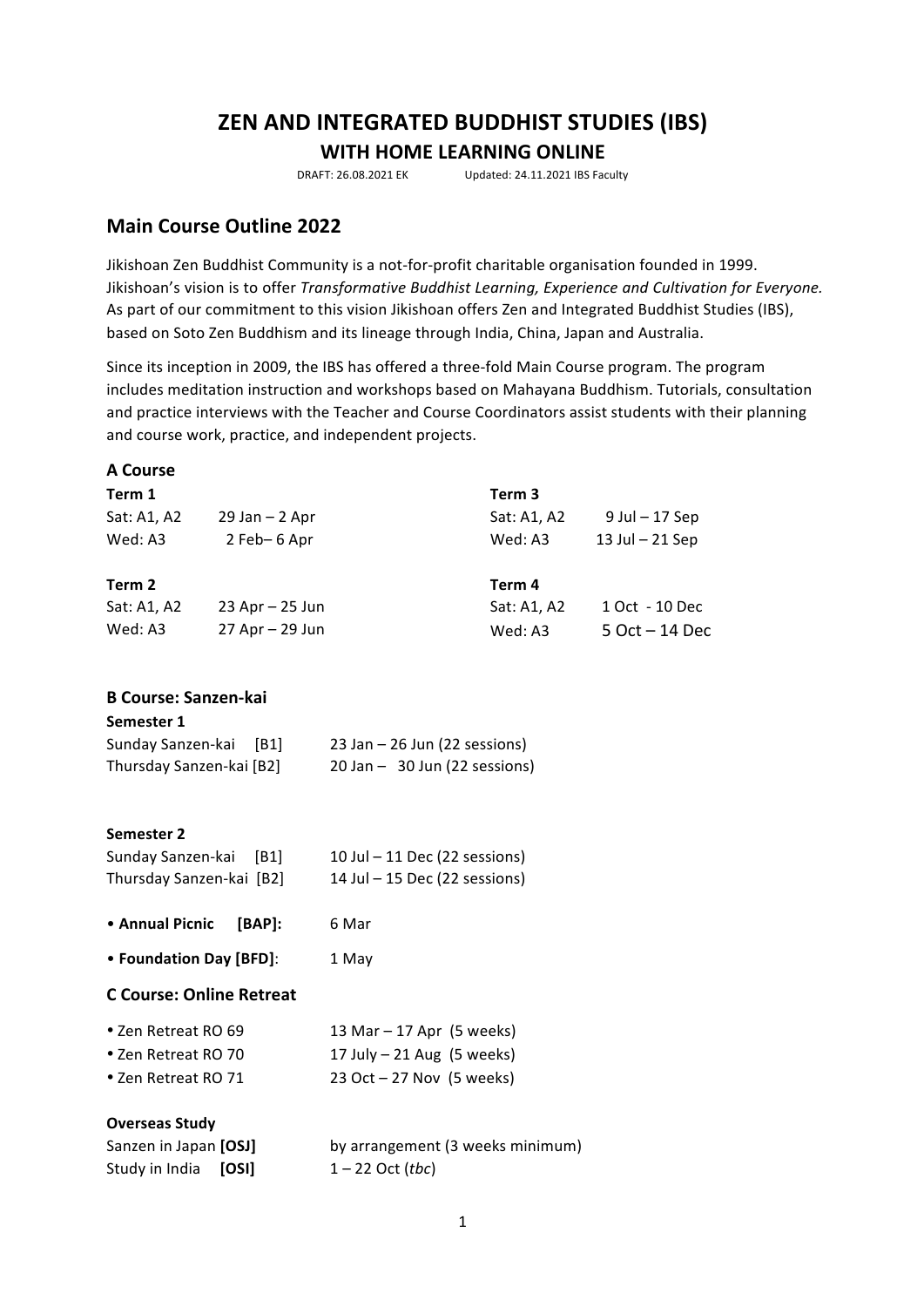## **Local Teaching by Ekai Osho**

| <b>Buddhist Summer School</b> | $8 - 9$ Jan (4 sessions) |
|-------------------------------|--------------------------|
| Winter Zen classes at KEBI    | 8, 15, 22, 30 July       |
| Tibetan Buddhist Festival     | Feb & Nov (tbc)          |

# **General Enquiry**

Phone: 0421 285 338 | Email: contact@jikishoan.org.au | jikishoan.org.au

PO Box 196 Heidelberg West VIC 3081 AUSTRALIA

## **MAIN COURSE**

The Main Course Program aims to provide Buddhist learning and discipline. It combines A, B and C courses which integrate with one another like the Root, Stem and Blossom of a growing lotus plant in muddy water.

Director Ekai Korematsu leads these three courses. IBS coordinators support students in their practice, training and objectives. Participants are encouraged to examine their own cultural and intellectual assumptions. Students are invited to submit a report paper on a topic of their choice in order to complete the Main Course work.

#### **COURSE A**

Meditation practice and study in a classroom setting. A full-year enrolment is 8-24 units.

Main Course A (Root) is the entry point to the Main Course Program for a new student. It is the vital base, which nourishes students' direct understanding through studies, practice and experience.

Main Course A weaves together the diverse levels of interest, commitment and experience of students. Each term comprises thirty classes in meditation and Buddhist study, emphasising a practical approach. At the heart of the IBS program is the desire to allow students to explore these subjects from as many different views as possible. The Western education model is used systematically. Buddhist perspectives are cultivated and tested through meditation practice and in-class discussion. Course A integrates with Course B. Course C integrates with both.

A1, A2 classes and A3 classes are held online in the first two Terms.

**CONTACT:** Katherine Yeo 0422 407 870, email A-course@jikishoan.org.au

## **COURSE B**

Community practice and Buddhist study in everyday life. A full-year enrolment is 12 units for B1 and 8 units for B<sub>2</sub>.

Main Course B brings together students from diverse backgrounds. Each semester comprises 22 sessions of 2 to 4 hours of weekly meditation (Sanzen) in accord with Mahayana Buddhism and the Soto Zen approach to Buddhist discipline. Its scope of study is explicit, detailed and performance oriented. As Professor Kogen Mizuno says in his book, *Basic Buddhist Concepts* (page 45):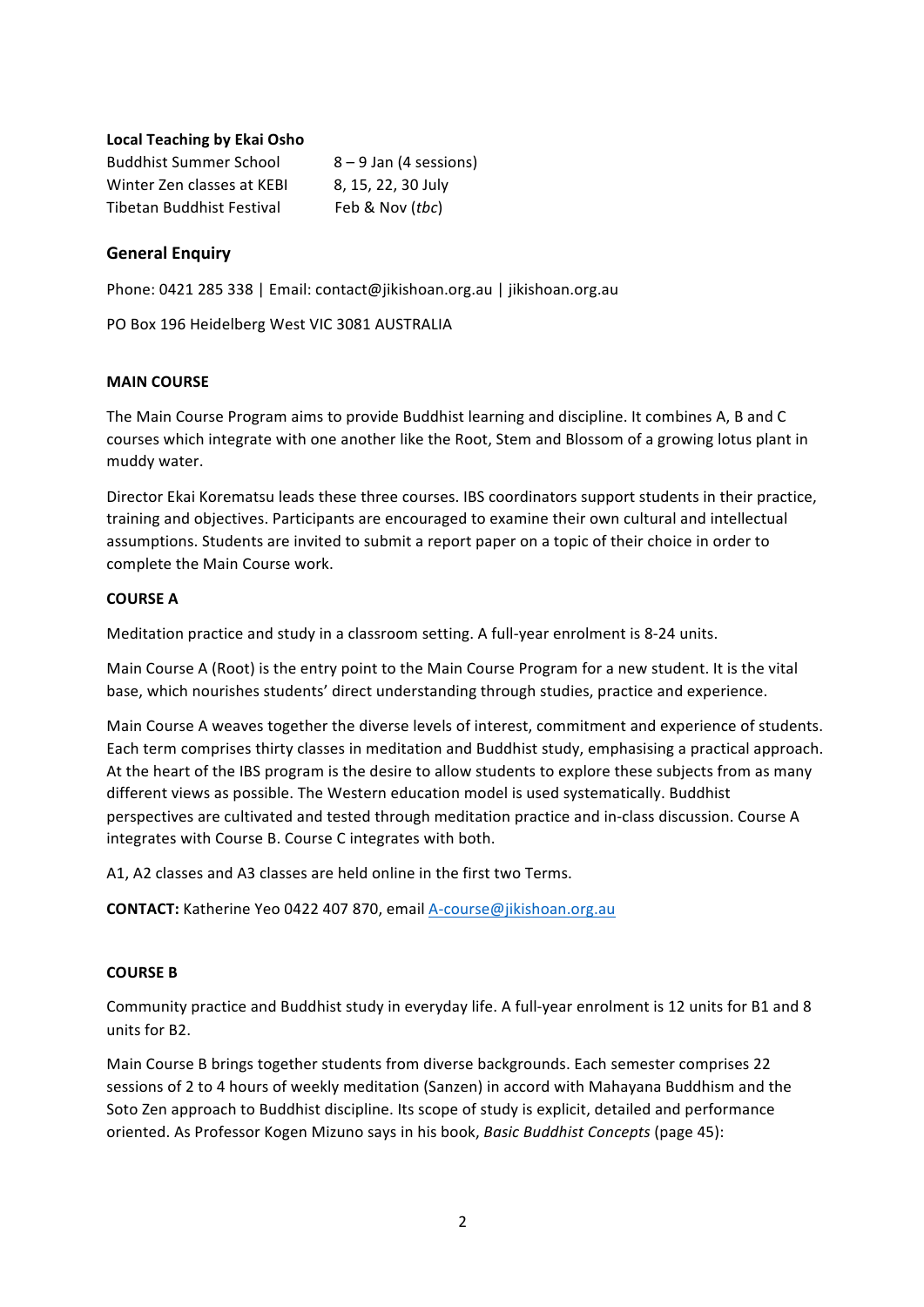'Since all things change from instant to instant, life is an accumulation of momentary actions and happenings. Each of these moments must be fulfilled, not with carpe diem hedonism but with a provident realization of the individual's full potential.'

#### **Curriculum**

A semester is 22 sessions. A student may enrol by semester or year.

#### **Scope**

Main Course B curriculum covers four broad subjects:

- Sanzen-kai practices
- • Mahayana Perspectives
- In-Ryo training
- Individual Attendance Plan & Log (IAP)

#### **Sanzen-kai Timeline**

| Sunday [B1]         |           | Thursday [B2]   |           |
|---------------------|-----------|-----------------|-----------|
| Zendo ready         | 5:20 pm   | Zendo ready     | $6:20$ pm |
| Robe chant          | 5:25      | Zazen           | 6:30      |
| Kinhin walking      | 5:30      | Kinhin          | 6:50      |
| Zazen sitting       | 5:40      | Zazen           | 7:00      |
| Kinhin walking      | 6:20      | Kinhin          | 7:40      |
| <b>Tea Ceremony</b> | 6:30      | Tea Ceremony    | 7:50      |
| Chanting service    | 6:40      | Lineage Service | 8:00      |
| Dharma talk         | 6:50      | Reading         | 8:20      |
| Sangha Supper       | 7:40      | Instruction     | 8:40      |
| Clean-up Samu       | 8:10      | Announcements   | 8:50      |
| Door closes         | $9:00$ pm | Door closes     | 9:00 p    |

VENUE: Australian Shiatsu College **Concretive Conventionation** Quang Minh Temple 103 -105 Evans St. 18 Burke St. Brunswick 3056 Braybrook 3019

**CONTACT:** Shona Innes 0421 285 338, Email: B-course@jikishoan.org.au

## **COURSE C**

Retreat practice and study in Soto Zen Buddhism. This is a yearly program which operates on a trimester basis of 5 weeks each, culminating with a 7-day intensive period during April, August and November. A full enrolment is 15 units.

## **Program**

Main Course C offers intensive training, practice and study in the daily routine of a monastic community model, emphasising *Eihei Shingi: Dogen's Pure Standards for the Zen Community*. In his major work, Shobogenzo, The Treasure House of the Eye of True Teaching, Master Dogen says:

To reach the Truth, one cuts oneself off from using the spoken word and lets the intellective function die out. This is because going beyond words and going beyond intellect are how one reaches the Truth, since having words and having thoughts is entirely different from the Truth.' from Ango: On Summer Retreat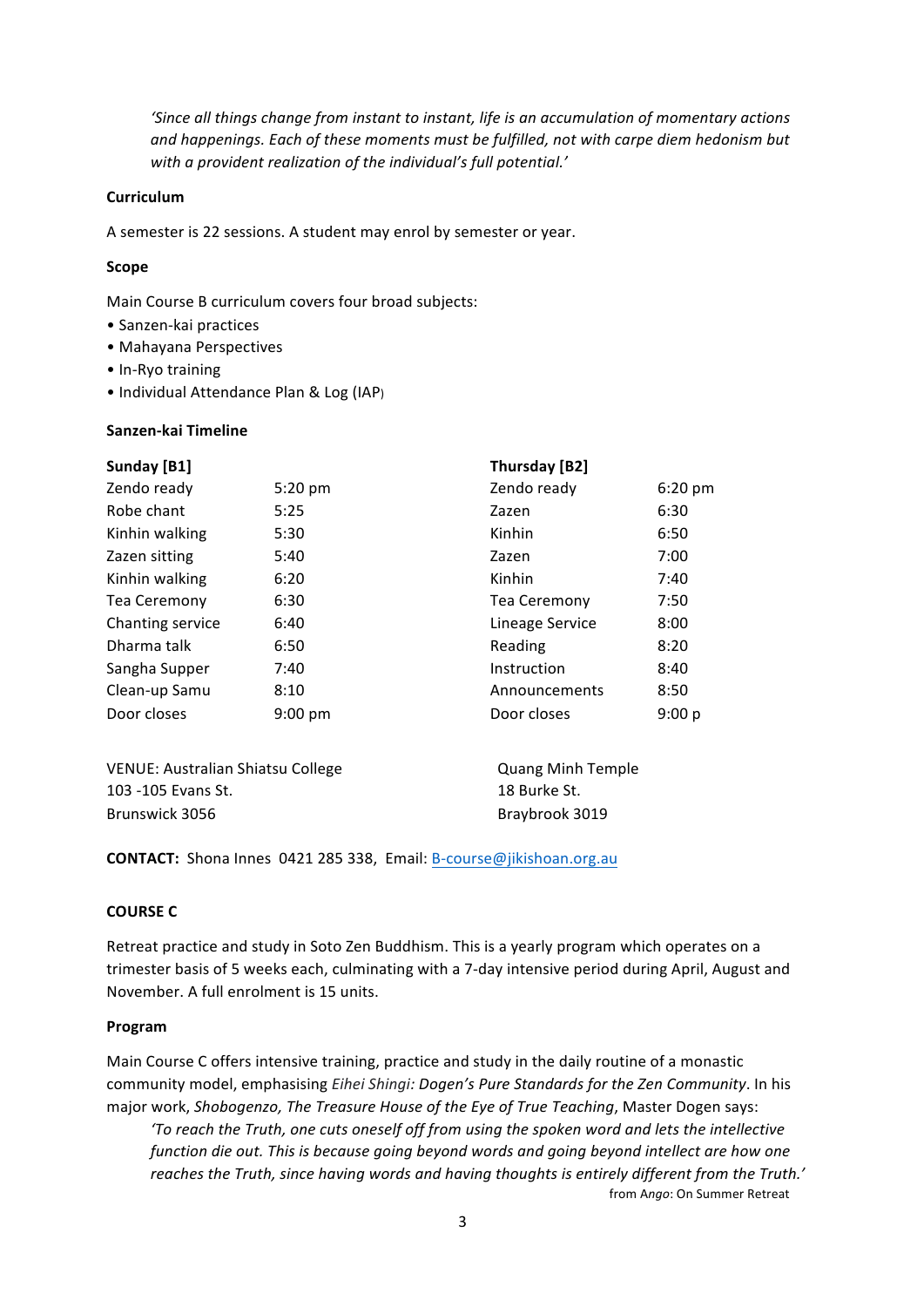Students are encouraged to have a long-term commitment. A 3-year vision is recommended when pursuing Course C study. Students are required to have an interview with Ekai Osho to formulate their Individual Training Plan (ITP).

## **Curriculum**

#### **Course Work Strategy**

- • IBS Year Planner
- • Dokusan/Tutorial
- Individual Training Plan (ITP)
- Report Writing

#### **Retreat Training**

- Monastic Practice in daily routine
- Ino Ryo Zendo group
- Shu Ryo General group
- Shika/Jiroku Guest/Admin
- • Tenzo Ryo - Kitchen
- Yaku Ryo Personnel group

## **Teaching Texts**

- • *Shobogenzo* Dogen Zenji
- *Denkoroku* Keizan Zenji
- • *Dogen's Pure Standards for the Zen Community: A Translation of Eihei Shingi*

## **Associated Curriculum**

- • Course A
- Course B
- One Day Workshop
- Buddhist Summer School (KEBI)
- • Winter Zen Class (KEBI)
- Tibetan Festival Teaching (TBS)
- India and Japan Study

#### **OVERSEAS STUDY**

#### **Buddhist Study in India [BSI]**

This takes place in Bodh Gaya where Buddhism originated 2500 years ago. The 3-week program: 8 units. 

Dr. Arthur McKeown, the Director of the Buddhist Studies in India Program – Carleton-Antioch Global Engagement, invites IBS students to accompany Ekai Roshi to study Zen in India.

Dr. McKeown received his PhD from Harvard University.

## **Sanzen in Japan [BSJ]**

Seido Suzuki Roshi accepts students from Jikishoan for an extended period for Sanzen (traditional Zen practice and study) at Toshoji, a Soto Zen training monastery where he is Abbot and Teacher.

#### **ONE DAY WORKSHOP the**

This 7-hour program is an orientation to the Main Course Program. It is an introduction to A, B and C Course curricula. It has 3 sections with 3 breaks.

**Sundays** 13 Feb 26 Jun 16 Oct

#### **MAIN COURSE READING**

- *Sutra Book for Sanzen-kai* Jikishoan Publication
- Zen Mind, Beginner's Mind Shunryu Suzuki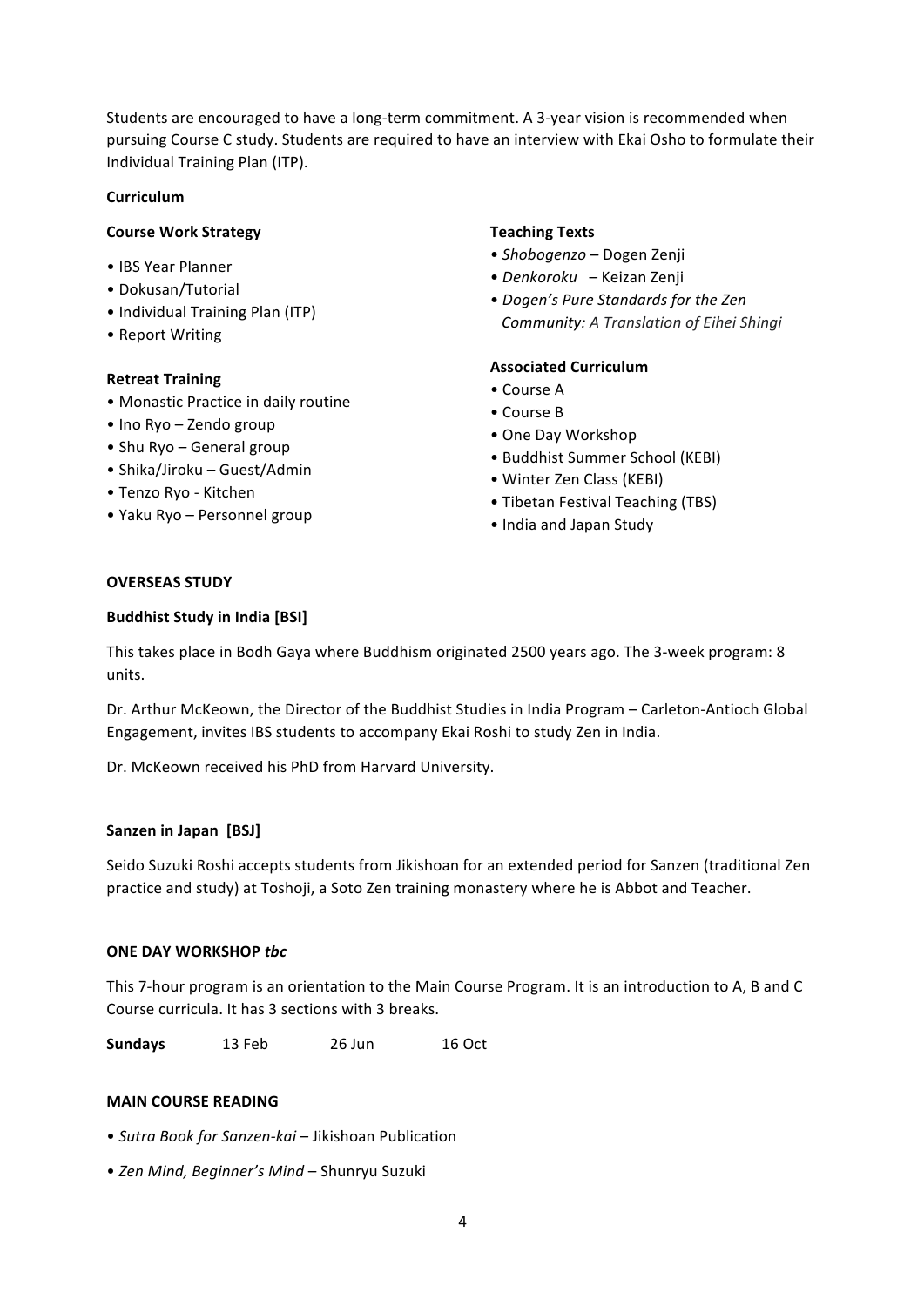- • *Basic Buddhist Concepts* Kogen Mizuno
- Shobogenzo Zen Master Dogen. Translated by Wafu Nishijima and Chodo Cross
- • *Denkoroku: Transmission of Light* Zen Master Keizan
- • *Realizing Genjo Koan* Shohaku Okumura
- • *Dogen's Pure Standards for the Zen Community: A Translation of Eihei Shingi*

**CONTACT**: Margaret Lynch 0415 889 605, Email: C-course@jikishoan.org.au

## **FACULTY MEMBERS**

#### **EKAI KOREMATSU - Director**

Ekai Korematsu is the Main Teacher of Jikishoan Zen Buddhist Community in Melbourne. He is a transmitted teacher in the Soto Zen tradition and has taught Zen Buddhism in Japan, India, USA, Australia and New Zealand for over 35 years. He has been a faculty member of the Carleton-Antioch University Buddhist Studies in India Program since 1997.

#### **COURSE COORDINATORS**

#### **KATHERINE YEO – Main Course A**

Katherine has completed twelve years in Course A and was Head Student in 2016. Katherine is in the third year of the K program (student teacher training). She has a broad range of integrated Buddhist study and experience.

## **SHONA INNES – Main Course B**

Shona is President of Jikishoan and Secretary for the IBS program. She completed Head Student training in 2013 and received lay ordination in 2014. Shona has completed twelve years in Main Course A and B including three years in the K program. Currently, Shona is undertaking an internship (IT) to be an Assistant Teacher.

## Karen Threlfall – Main Course B Assistant

Karen has been a member for 21 years and enrolled in the IBS program for 10 years. She is in her second vear as assistant to the Main Course B Coordinator.

## **Margaret Lynch – Main Course C**

Margaret has been a member of Jikishoan since 2000 and an IBS student for 8 years. She is in her second year as Main Course C Coordinator and coordinates the Home Learning Program Online. She has attended 24 retreats, including six online. This is her second year of Tokozan Ino training.

## **Tony Crivelli - Main Course C Assistant**

Tony has been a member since 2012 and a Main Course C student for 7 years. He is in his second year as Main Course C Assistant. He has attended 29 retreats, including six online. He has been coordinating the Canberra Soto Zen Group since August 2012.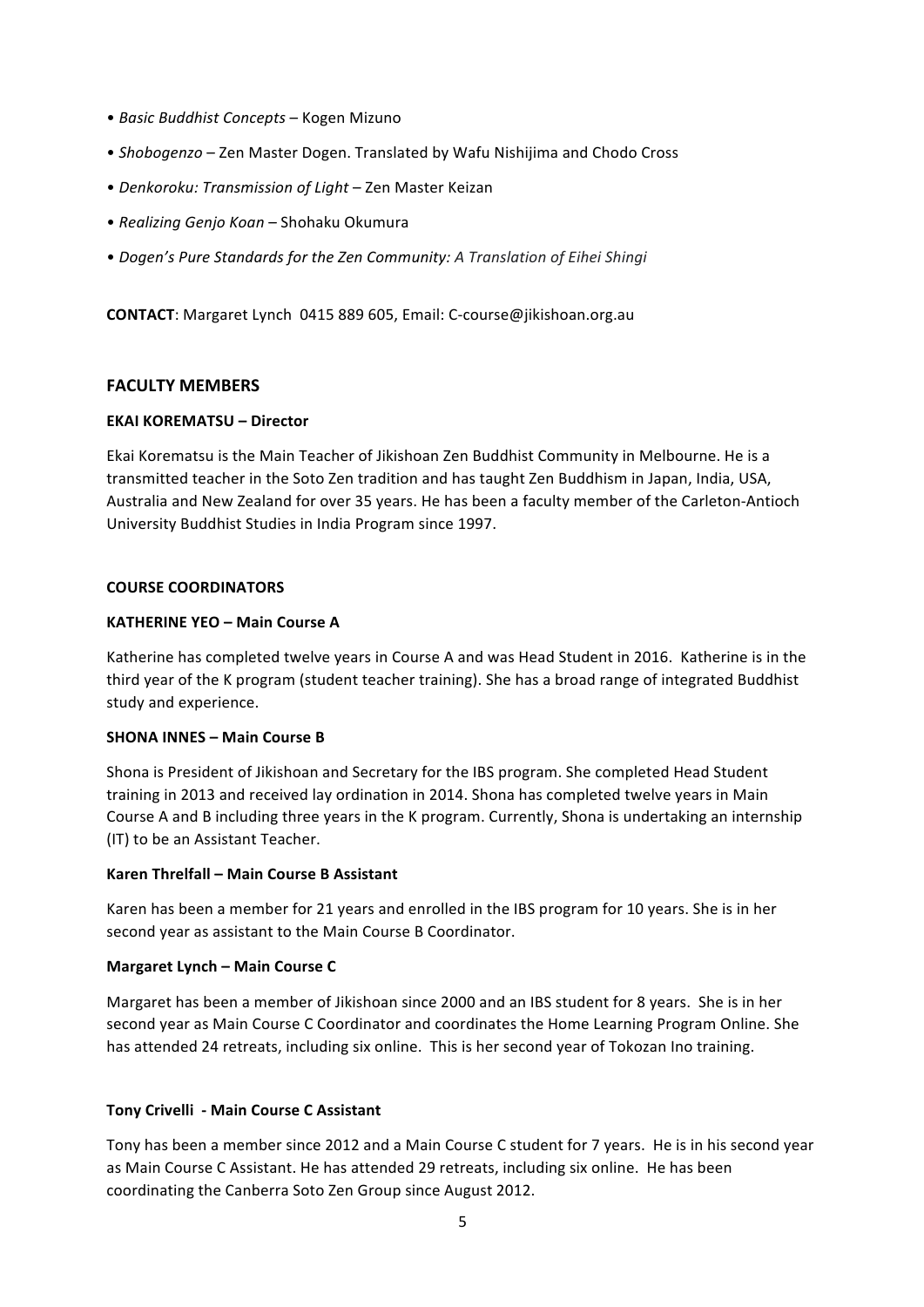## **HOW DO I REGISTER AND ENROL?**

\*Submission of an Application form is required for Student registration (\$105 admission fee). Email c-course@jikishoan.org.au to receive an application.

## **MAIN COURSE ENROLMENT**

## **Main Course Tuition**

**Course A:** \$640 One year – 4 terms [KA]

OR \$200 One term 10 classes [AT]

OR \$110 - 5 classes [AT1/2]

**Course B:** \$290 One year - 2 semesters [KB]

OR \$200 One semester - 6 months [BS]

**Course C**: \$4,410 Three years - 9 retreats base [KC]

OR \$1,580 One year - 3 retreats base [CY]

**One Day Workshop** [ODW] - \$105 – Jikishoan and IBS Student members by donation

**Alternative Participation - For returning students and members:** 

• Non-credit student: \$105 Admission fee only [NC]

• Nominal student: \$105 Admission fee plus Individual Attendance Plan [IAP] for Courses A and B or Individual Training Plan [ITP] for Course C

33% minimum attendance required for A term, B semester or C retreat

# **WHICH COURSE DO I CHOOSE AS MY MAJOR?**

• Course A (Root): This Course is a prerequisite for Courses B and C. New students must start with this Course. Jikishoan members or IBS students who have finished one term in A class, or previously attended a Bendoho Retreat for a minimum of 7 days are exempted.

• **Course B (Stem):** This Course is for a student who wishes to practice in the Mahayana tradition at weekly Sanzen-kai with a Teacher and a Sangha. Attending sanzenkai [B1,B2] provides students with training and an environment for Zen education in community level practice. Integration with Courses A and C is recommended.

• Course C (Flower): This course is retreat-based and intended for students who wish to pursue a curriculum and training in Soto Zen Buddhism for a period of 3 years [KC]. A student may also enrol in this course by year [CY]. It emphasises methods and teachings of the two Zen Masters Dogen Zenji and Keizan Zenji. A face-to-face interview with the Teacher is a prerequisite for Course C admission. Course C is inclusive of Courses A and B.

# **VISION FOR YOUR PARTICIPATION**

We encourage you to cultivate your own vision when you pursue the course work. Having a vision and purpose will make a difference to your life, regardless of the level of your commitment: short, medium or long term. We hope that your objective finds its respective place in our vision to offer *transformative Buddhist learning, experience and cultivation for everyone.*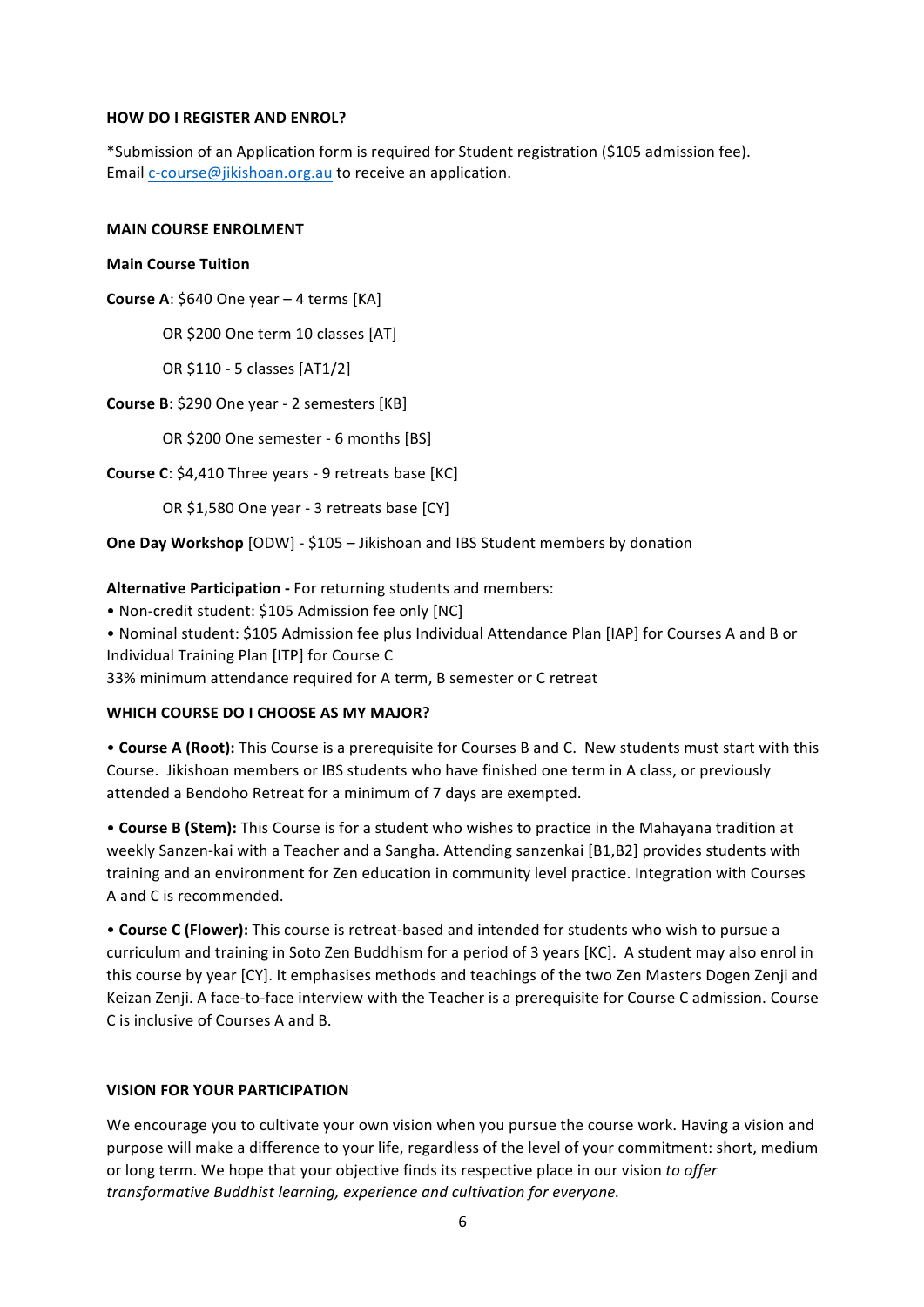## **ACCREDITATION**

Accreditation assessment is primarily based on successful attendance in the Main Course Program (Jikishoan IBS Program Outline 2022).

## **Attendance Credit:**

A student receives credit units for their attendance hours. Upon request, Jikishoan will issue an Attendance Certificate to a student at any point he/she earns above 80 student hours. One unit comprises 10 student hours.

#### **Course Credit:**

A certificate may be awarded to a student who has completed 3 course years of curriculum-based training, projects and integrated study.

#### **Assistant Teacher Training:**

Internship training is reserved for lay ordained students who have completed post-Shuso training under the Main Teacher's guidance. Criteria: minimum of 108 course units, IBS (5 years), 5 practice periods, and independent projects.

#### **NO REFUND POLICY**

Admission and tuition fees are non-refundable. However, Jikishoan may determine whether the remaining balance of the already paid Main Course tuition fee can be credited for re-enrolment within one IBS year. For instance, if extraordinary circumstances prevent a student from continuing their course work.

#### **CODES FOR IBS**

The following codes are used to indicate student registration and course enrolment.

| <b>HLP</b>     |                          |            | Home Learning Program Online IBS Entry Registration |
|----------------|--------------------------|------------|-----------------------------------------------------|
| KА             | Course A                 | 4 terms    | 40 x 2 hour classes                                 |
| AT             | Course A                 | 1 term     | 10 x 2 hour classes                                 |
| AT1/2          | Course A                 | $1/2$ term | 5 x 2 hour classes                                  |
| A1             | Saturday morning class   |            | 10 am $-$ 12 pm                                     |
| A <sub>2</sub> | Saturday afternoon class |            | $5 - 7.00$ pm                                       |
| A <sub>3</sub> | Wednesday night class    |            | $7 - 9$ pm online                                   |
| <b>ODW</b>     | One Day Workshop         |            | $9 am - 4pm$                                        |
| OSI            | Overseas Study in India  |            | 3 weeks                                             |
| <b>OSJ</b>     | Overseas Sanzen in Japan |            | Minimum 3 weeks                                     |
| JAP            | Jikishoan Annual Picnic  |            |                                                     |
| JFD            | Jikishoan Foundation Day |            |                                                     |
| KB.            | Course B                 | 1 year     | 40 x 2 - 4 hours at B1 or B2                        |
| BS             | Course B                 | 1 semester | 20 x 2 - 4 hours at B1 or B2                        |
| B1             | Sunday Sanzen-kai        |            | 2 hour sessions                                     |
| <b>B2</b>      | Thursday Sanzen-kai      |            | 2 hour sessions                                     |
| КC             | Course C                 | 3 years    | 9 x 7 day retreats                                  |
| <b>CY</b>      | Course C                 | 1 year     | 3 x 7 day retreats                                  |
| NC.            | Non-credit Student       |            | Student Membership only                             |
|                | A, B, C Nominal Student  |            | 33% min. attendance                                 |
| SAP            | Semester Attendance Plan |            | Sanzen-kai B1, B2                                   |
|                |                          |            |                                                     |